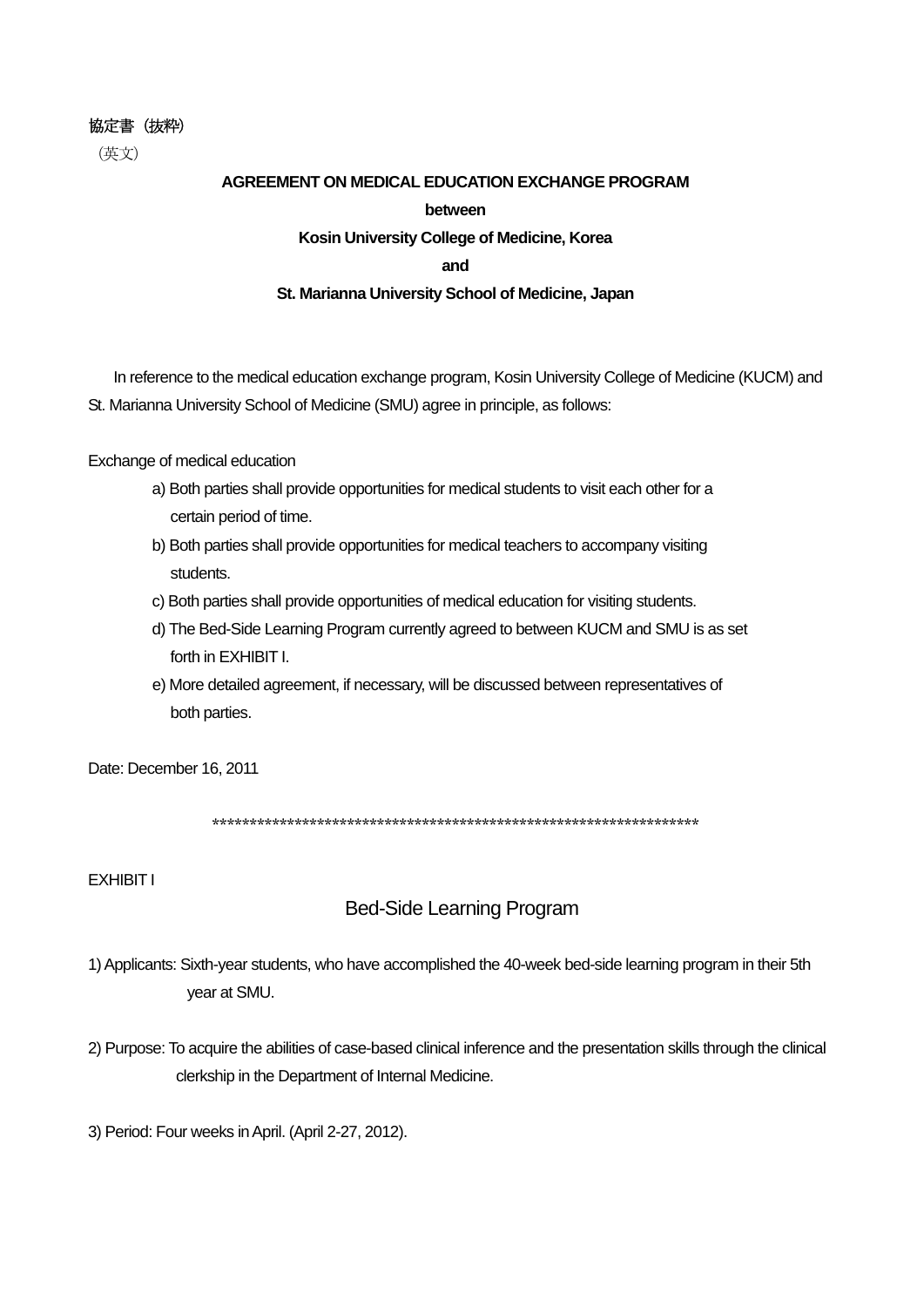- 4) Participating Department: During the 4 weeks, students learn at one of the departments of internal medicine in KUCM. List of the departments will be shown by KUCM. The location of the medical education shall be limited to within Gospel Hospital, KUCM, and the participating students are exempt from the participation to the religious activities at KUCM.
- 5) Evaluation: Evaluation to be made by a responsible medical teacher based on the evaluation list of SMU. Portfolio-based evaluation will also be planned.
- 6) Program Fee: Free
- 7) Accommodation: Dormitory at Gospel Hospital, KUCM.
- 8) Meals: Hospital restaurant will be available to the medical students by purchasing a meal ticket.
- 9) Insurance: Individual insurance at own expense.
- 10) Vaccination: At SMU, antibodies of hepatitis B, chickenpox, mumps, rubella and measles are checked when enrolling. A student not immunized to any of these infections is recommended to receive vaccination. Accordingly, additional vaccination is not required before the start of this program.

(和訳)

### 高神大学医学部 (韓国) と聖マリアンナ医科大学(日本)間の 医学教育交流プログラムにおける同意書

医学教育交流プログラムに関し、高神大学医学部 (KUCM) と聖マリアンナ医科大学 (SMU) は原則とし て、以下の通り同意する。

#### 医学教育交流

- a) 双方とも、医学部生が特定の期間内に相互に訪問する機会を提供する。
- b) 双方とも、医学部教員が訪問学生に同行する機会を提供する。
- c) 双方とも、訪問学生に医学教育の機会を提供する。
- d) 双方間で、現在同意されている臨床実習プログラムはEXHIBIT I のとおりである。
- e) より詳細な同意書は双方の代表者間で討議される。

日付:2011 年12 月16 日